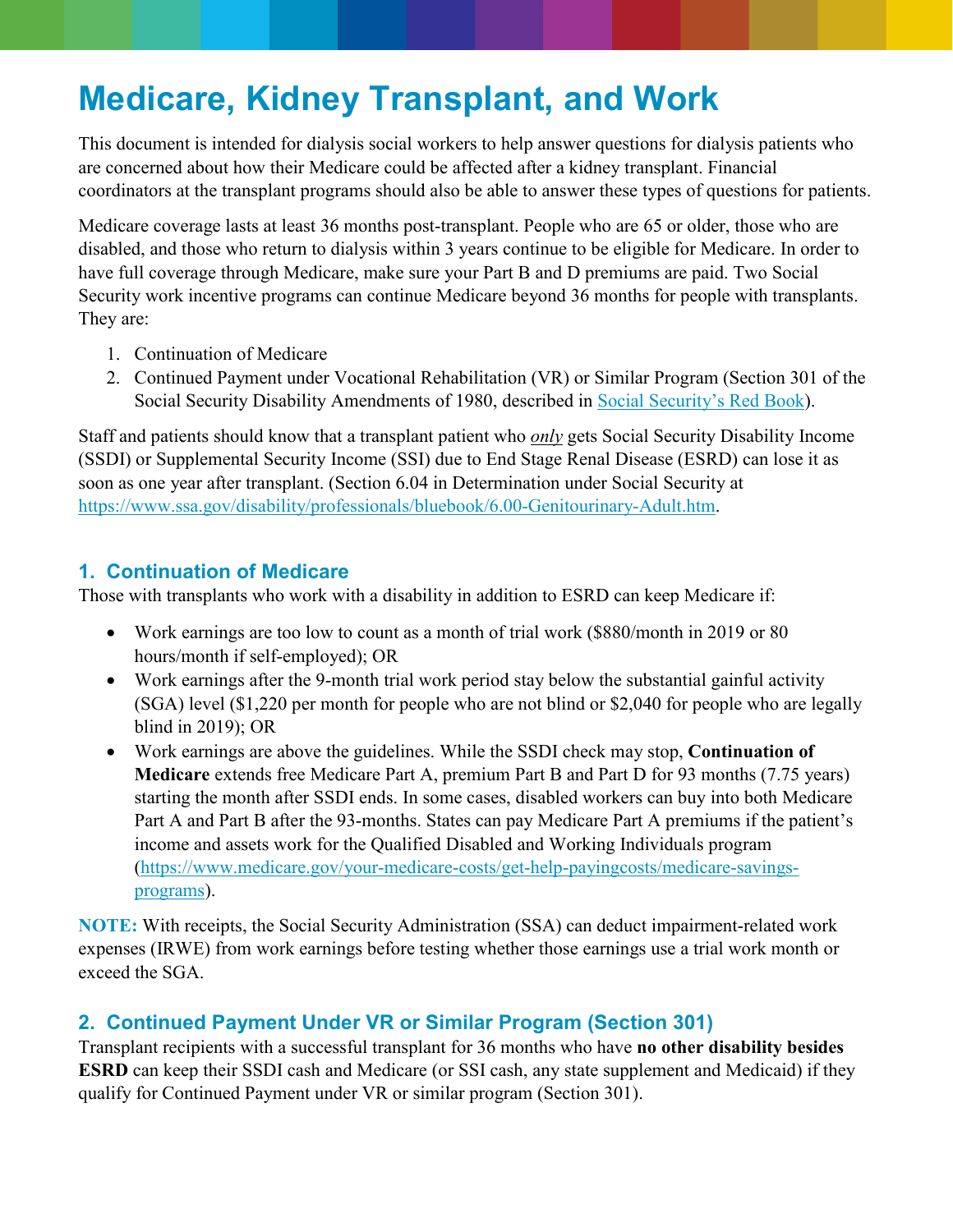To qualify:

- The person must be in an "appropriate program" of VR before medically improved (successful) transplant after one year); **AND**
- SSA determines the program will make it more likely the person will be permanently removed from the disability rolls. The Social Security Red Book lists these as appropriate programs:
	- o An individualized education program (IEP) for those 18-21
	- o Ticket-to-Work
	- $\circ$  An individualized plan for employment (IPE) by a state VR agency, the Veterans Affairs Education and Career Counseling program or a public or private employment network
	- o Plan for achieving self-support (PASS)

SSDI and Medicare (or SSI and Medicaid) continues until the person completes the program, stops participating in VR, or Social Security decides continuing with the program won't increase his/her likelihood of staying off the disability rolls permanently.

For more information about these two and other Social Security work incentive programs, see the Social Security Red Book [\(https://www.ssa.gov/redbook/\)](https://www.ssa.gov/redbook/).

## **Questions & Answers**

#### **Where can I find more information?**

You can find information about Continuation of Medicare for people with disabilities in Social Security's Program Operations Manual System at [https://secure.ssa.gov/poms.nsf/lnx/0428055001.](https://secure.ssa.gov/poms.nsf/lnx/0428055001)

Section 301 of the Social Security Disability Amendments of 1980 (P.L. 96-265) provides SSDI or SSI cash to people while they're in VR plans. Getting SSDI keeps Medicare. Getting SSI keeps Medicaid. You can find citations for Section 301 including amendments in Social Security's Program Operations Manual System at [https://secure.ssa.gov/poms.nsf/lnx/0414505010.](https://secure.ssa.gov/poms.nsf/lnx/0414505010)

Also see the Social Security Red Book: A Summary Guide to Employment Supports for Persons with Disabilities Under Social Security Disability Income (SSDI) and Supplemental Security Income (SSI) Programs at [https://www.ssa.gov/redbook/.](https://www.ssa.gov/redbook/)

## **Is this provided through legislation, regulation, or Medicare coverage rules?**

Both of these were established by law. The goal was to help people with disabilities work, keep Medicaid and Medicare, and be less dependent on cash benefit programs. <https://secure.ssa.gov/poms.nsf/lnx/0455001001>

## **Are there specific requirements for eligibility? (Used VR services anytime? Did VR services have to result in employment? What if employed but did not use VR services?)**

Under Section 301, the person must be doing the activities in their public or private VR program's plan. Those not currently receiving VR services are not eligible.